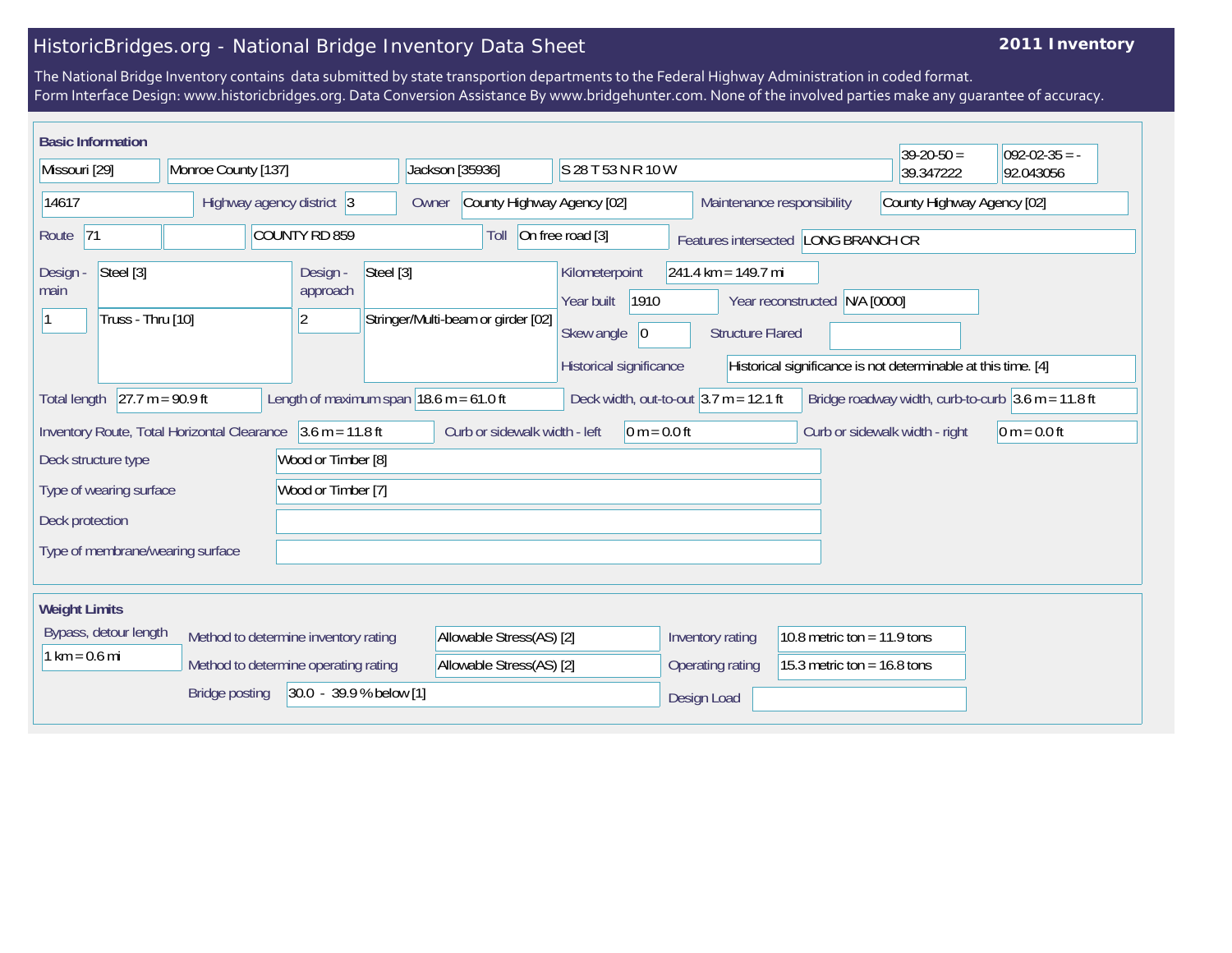| <b>Functional Details</b>                                                                                                             |                                                                                        |  |  |  |  |  |  |
|---------------------------------------------------------------------------------------------------------------------------------------|----------------------------------------------------------------------------------------|--|--|--|--|--|--|
| Average daily truck traffi<br>Average Daily Traffic<br> 30                                                                            | Year 2010<br>2030<br>Future average daily traffic<br> 38 <br>$ 10\rangle$<br>%<br>Year |  |  |  |  |  |  |
| Road classification<br>Local (Rural) [09]                                                                                             | Approach roadway width<br>$5.5 m = 18.0 ft$<br>Lanes on structure 1                    |  |  |  |  |  |  |
| Type of service on bridge Highway [1]                                                                                                 | Direction of traffic One lane bridge for 2 - way traffic [3]<br>Bridge median          |  |  |  |  |  |  |
| No parallel structure exists. [N]<br>Parallel structure designation                                                                   |                                                                                        |  |  |  |  |  |  |
| Waterway [5]<br>Type of service under bridge                                                                                          | 0 <br>Navigation control<br>Lanes under structure                                      |  |  |  |  |  |  |
| Navigation vertical clearanc<br>$0 = N/A$                                                                                             | Navigation horizontal clearance $ 0 = N/A$                                             |  |  |  |  |  |  |
| Minimum vertical clearance over bridge roadway<br>99.99 m = $328.1$ ft<br>Minimum navigation vertical clearance, vertical lift bridge |                                                                                        |  |  |  |  |  |  |
|                                                                                                                                       | Minimum lateral underclearance reference feature Feature not a highway or railroad [N] |  |  |  |  |  |  |
| Minimum lateral underclearance on left $0 = N/A$<br>Minimum lateral underclearance on right $ 0 = N/A$                                |                                                                                        |  |  |  |  |  |  |
| Minimum vertical underclearance reference feature Feature not a highway or railroad [N]<br>Minimum Vertical Underclearance $ 0 = N/A$ |                                                                                        |  |  |  |  |  |  |
| Appraisal ratings - underclearances N/A [N]                                                                                           |                                                                                        |  |  |  |  |  |  |
|                                                                                                                                       |                                                                                        |  |  |  |  |  |  |
| <b>Repair and Replacement Plans</b>                                                                                                   |                                                                                        |  |  |  |  |  |  |
| Type of work to be performed                                                                                                          | Work to be done by contract [1]<br>Work done by                                        |  |  |  |  |  |  |
| Replacement of bridge or other structure because<br>of substandard load carrying capacity or substantial                              | 268000<br>Bridge improvement cost<br>26000<br>Roadway improvement cost                 |  |  |  |  |  |  |
| bridge roadway geometry. [31]                                                                                                         | $3.7 m = 12.1 ft$<br>Length of structure improvement<br>Total project cost<br>402000   |  |  |  |  |  |  |
|                                                                                                                                       | 2010<br>Year of improvement cost estimate                                              |  |  |  |  |  |  |
|                                                                                                                                       | Border bridge - state<br>Border bridge - percent responsibility of other state         |  |  |  |  |  |  |
|                                                                                                                                       | Border bridge - structure number                                                       |  |  |  |  |  |  |